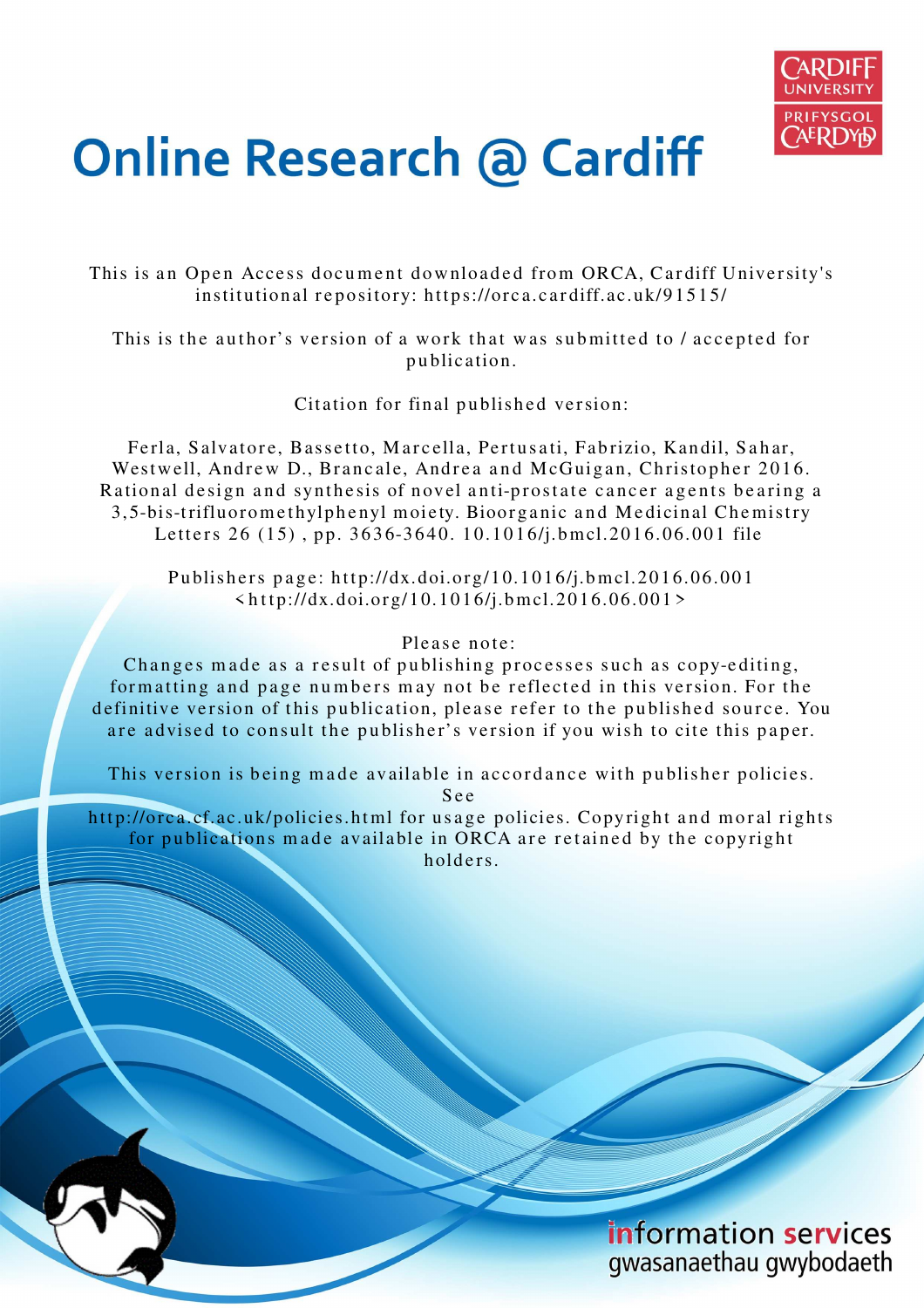## **Rational design and synthesis of novel anti-prostate cancer agents bearing a 3,5-***bis***-trifluoromethylphenyl moiety.**

Salvatore Ferla<sup>a\*</sup>, Marcella Bassetto<sup>a\*1</sup>, Fabrizio Pertusati<sup>a\*</sup>, Sahar Kandil<sup>a</sup>, Andrew D. Westwell<sup>a</sup>, Andrea Brancale<sup>a</sup>, Christopher McGuigan<sup>a</sup>

*<sup>a</sup>*School of Pharmacy and Pharmaceutical Sciences, Redwood Building, King Edward VII Avenue, CF10 3NB, Cardiff, Wales, UK

#### **Abstract**

Prostate cancer is a major cause of male death worldwide and the identification of new and improved treatments is constantly required. Among the available options, different non-steroidal androgen receptor (AR) antagonists are approved also to treat castration-resistant forms. Most of these drugs show limited application due to the development of resistant mutants of their biological target.

Following docking-based studies on a homology model for the AR open antagonist conformation, a series of novel 3,5-*bis*-trifluoromethylphenyl compounds was designed with the aim to improve the antiproliferative activity of anti-androgen drugs bicalutamide and enzalutamide. The new structural modifications might impede the receptor to adopt its closed agonist conformation also in the presence of adaptive mutations.

Among the novel compounds synthesised, several displayed significantly improved *in vitro* activity in comparison with the parent structures, with  $IC_{50}$  values in the low micromolar range against four different prostate cancer cell lines (LNCaP, VCaP, DU-145, 22Rv1). Selected hits demonstrated full AR antagonistic behaviour and promising candidates for further development were identified.

#### **Key words**

 $\overline{a}$ 

Homology modelling; rational drug design; prostate cancer; androgen-receptor.

Prostate cancer (PC) represents a major cause of male death worldwide and it is the second most common cancer for males, the fourth most common cancer overall.<sup>1</sup> Currently, among the several treatment options available, androgen deprivation is one of the main strategies to treat the disease at various stages of its development.<sup>2</sup> Flutamide (1) (in its active form as hydroxyflutamide (2)), bicalutamide (**3**) and enzalutamide (**4**) are non-steroidal androgen receptor antagonists approved for the treatment of PC (**Figure 1**). In many cases, these anti-androgens become ineffective after few years of treatment due to the emergence of different mutations on the AR, which cause the anti-androgen

1 Corresponding author: E-mail address: **bassettom@cardiff.ac.uk** (Dr. M. Bassetto)

This work is dedicated to the memory of Prof. Chris McGuigan, a great colleague and scientist,

invaluable source of inspiration and love for research.

 <sup>\*</sup> These authors contributed equally to this work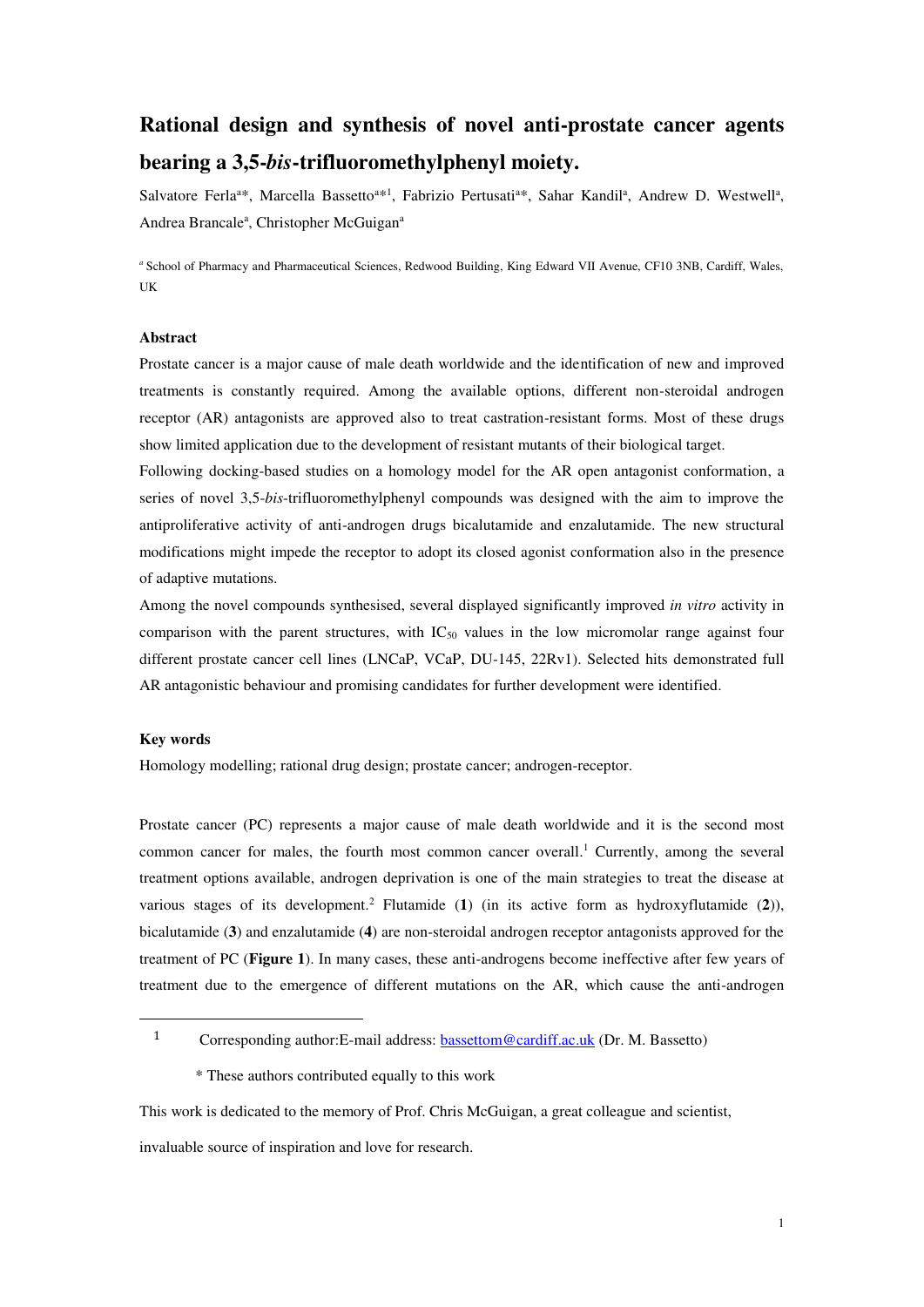compounds to function as agonists.<sup>2</sup>

In order to improve the antiproliferative properties of standard anti-androgens **3** and **4**, and to possibly impede the receptor to adopt its closed agonist conformation in the presence of adaptive mutations, diverse new analogues were designed to increase the molecule occupational volume in proximity to the receptor helix 12, responsible for the closure movement to the agonist conformation, with the aim to impede this conformational change. Specifically, different hydrophobic aromatic substituents were explored with docking studies, and in particular attention was focused on fluorinated groups, in order to take advantage of the potential of fluorine to enhance the pharmacological properties and drug-like characteristics of compounds.<sup>3</sup> A 3,5-*bis*-trifluoromethyl group was identified as the best substituent for aromatic ring B of the parent structures to achieve this result (**Figure 1**). The new analogues showed a marked improvement in *in vitro* antiproliferative activity on a range of human PC cell lines (VCap, LNCaP, DU-145 and 22Rv1), reaching sub-micromolar IC<sub>50</sub> values. In addition, full AR antagonistic effect was observed for selected compounds and preclinical candidates were identified.



Up to 60-fold improvement in antiproliferative activity

**Figure 1.** Structure of AR antagonists in the market for the treatment of PC and their proposed modifications.

A homology model of the human WT-AR open conformation was built using a single template approach in MOE2015.<sup>4</sup> The crystal structure of the progesterone receptor in its open antagonist form (PDB ID: 2OVM) was used as template (54% sequence identity with the human AR). 5 Docking of *(R)* bicalutamide, enzalutamide and of the newly designed modifications was performed in the ligand binding domain (LBD) of the AR model using Plants docking software.<sup>6</sup> The predicted binding mode found for the parent compounds revealed the presence of free occupational space in the model structure in proximity to helix 12. As shown in **Figure 2a**, *in silico* studies suggest that the best substituent to fill this space is a 3,5-*bis*-trifluoromethyl group on aromatic ring B of the standard compounds. Due to the much bigger occupational volume in comparison with the 4-F substituent of bicalutamide, this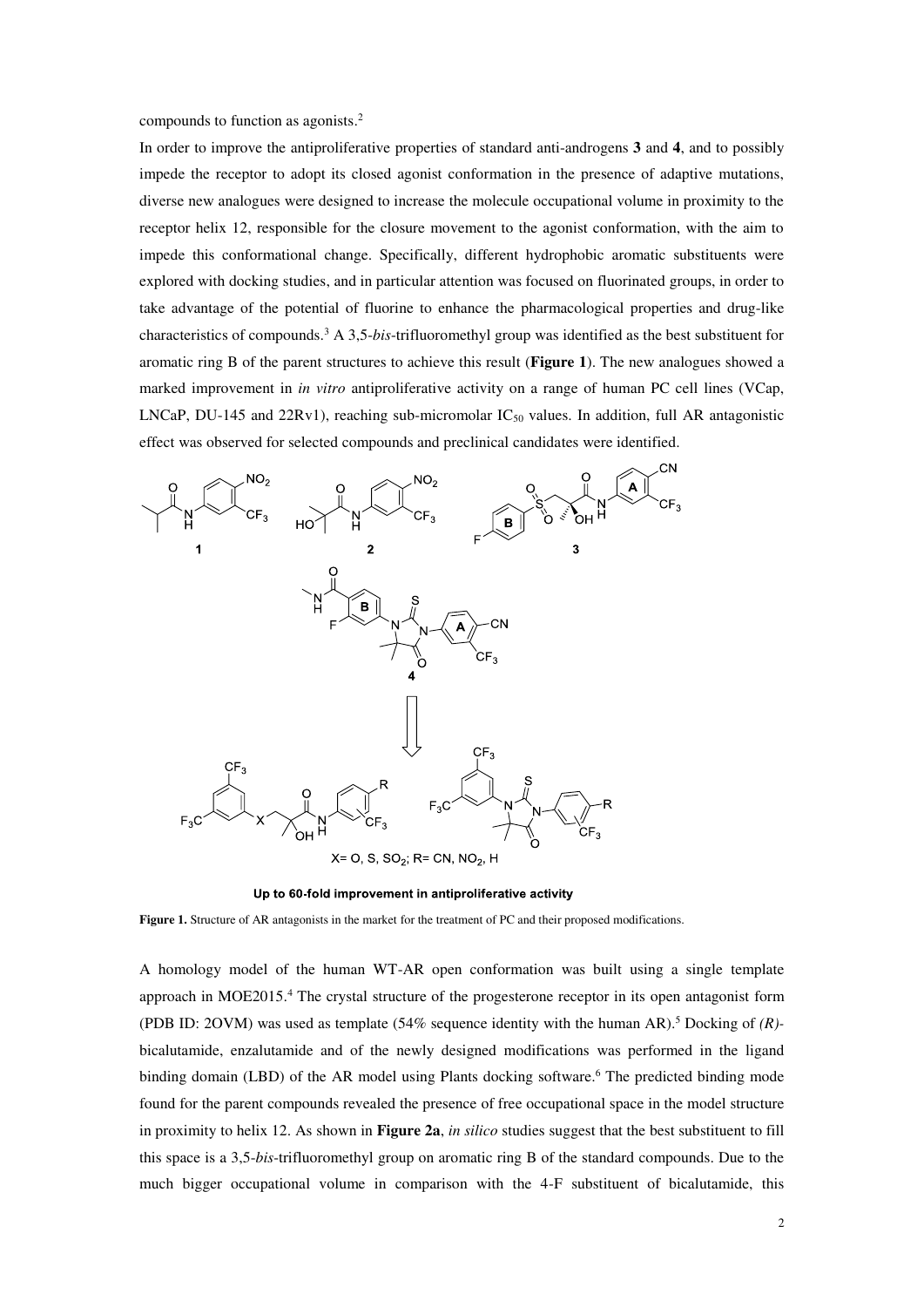modification might impede the receptor closure even in the presence of adaptive mutations, such as the W741L mutation, the most common for bicalutamide.<sup>7</sup> As a further indication of this potential effect, docking of the newly designed compounds on the crystal structure of the complex bicalutamide-W741L AR (PDB ID 1Z95), which corresponds to the receptor closed conformation, reveals the presence of steric clashes between the new *bis*-trifluoromethyl portion of the molecule and helix 12 (**Figure 2b**).



**Figure 2**. Predicted binding mode of **25a** in the AR homology model (a) and in the bicalutamide-W741A AR closed conformation crystal structure 1Z95 (b). The bis-CF<sub>3</sub> aromatic substituent in ring B shows major clashes (red grid) with the protein surface (grey grid) of the closed AR structure, indicating that it might impede the AR closure movement even in the presence of adaptive mutations.

Along with the insertion of a 3,5-*bis*-trifluoromethyl group in aromatic ring B of the parent structures, its replacement with a bulkier 3,5-di-*tert*-butyl substituent was also envisaged (compound **30f**). Moreover, ring A was explored as well for the repositioning and replacement of its original substituents with a *bis*-CF<sub>3</sub> function. All planned modifications were carried out according to an optimised three or four-step synthetic pathway, adapted from literature procedures,<sup>8-14</sup> summarised in **Schemes 1** and **Scheme 2**.

Racemic bicalutamide derivatives, along with racemic bicalutamide,<sup>10</sup> were prepared by reacting methacryloyl chloride (**5**) with substituted anilines **6-11** in dimethylacetamide (DMA) to obtain phenylacrylamides **12-17**, which were converted into the corresponding epoxides **18-23** in the presence of a large excess of hydrogen peroxide and trifluoroacetic anhydride in dichloromethane. Opening of the epoxide rings of **18-23** with substituted phenols or thiophenols gave a series of ethers **30-34** and thioethers **24-29**. Thioethers **24-27** and **29** were oxidized to the corresponding sulfones **35-39** with mCPBA at 25 °C. For the synthesis of R-bicalutamide<sup>12</sup> and R-derivatives 41-42, intermediate 40 was prepared according to literature,<sup>11</sup> and then reacted with the sodium salt of 3,5-*bis*-CF<sub>3</sub>-thiophenol in tetrahydrofuran to give the desired (*R*)-thioether **41**. <sup>12</sup> Oxidation of **41** with mCPBA provided sulfone **42**. Enzalutamide analogues were obtained by the preparation of isothiocyanates **43-46**, treating the corresponding anilines **6-9** with thiophosgene.<sup>13</sup> Strecker reaction of substituted aniline **11** with acetone and trimethylsilyl cyanide generated the desired cyanoamine **47**, which was reacted with isothiocyanates **43-46** in DMF followed by HCl and MeOH addition to give the desired thiohydantoins **48-51**. Thiohydantoin **54** was prepared by heating intermediate **53**, obtained according to literature procedures,<sup>14</sup> with isothiocyanate **52** in a mixture of DMSO and isopropylacetate (iPAC) at 85 °C for 14 hours. Standard enzalutamide was also prepared according to this procedure.<sup>14</sup> All final compounds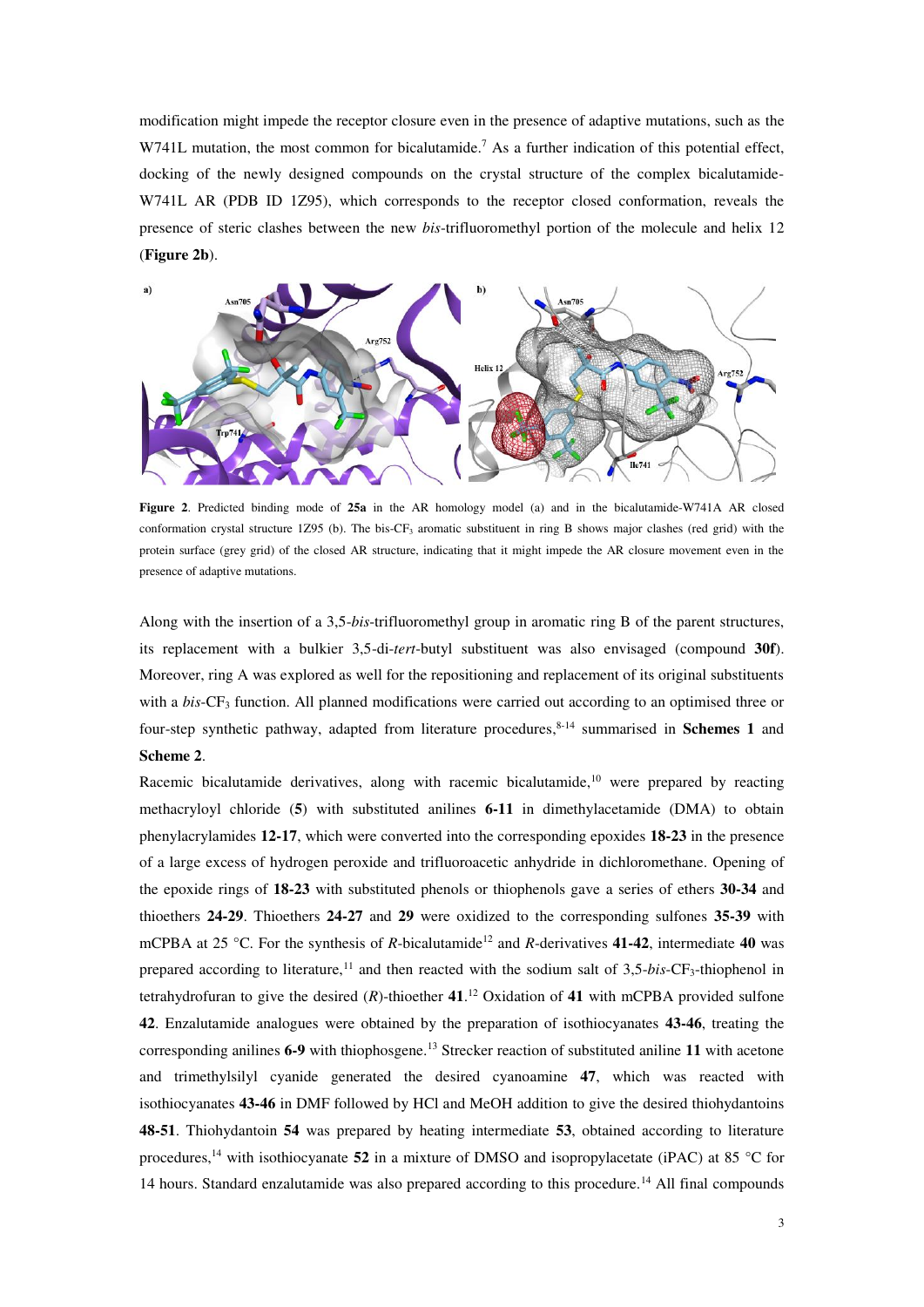were fully characterised by <sup>1</sup>H NMR, <sup>13</sup>C NMR, <sup>19</sup>F NMR and HRMS. Purity >95% was confirmed by HPLC (see Supplementary Material).



**Scheme 1** Synthetic pathways for the synthesis of racemic and *R*-bicalutamide analogues adapted from reported procedures.<sup>8-12</sup> Reagents and conditions: (a)  $5(8 \text{ equiv.})$ , DMA, RT, 3 h (77-95%); (b) H<sub>2</sub>O<sub>2</sub> (4 equiv.)/(CF<sub>3</sub>CO)<sub>2</sub>O (5 equiv.), DCM, RT, 24 h (60-86%); (c) NaH (1.2 equiv.), phenol or thiophenol (1.2 equiv.), THF, RT, 24h (29-89%); (d) mCPBA (1.4 equiv.), DCM, RT, 4-6 h (40-89%); (e) 3,5-*bis*-CF3-thiophenol (1.2 equiv.), 60% NaH (1.2 equiv.), THF, RT, 24 h (75%); (f) mCPBA (1.4 equiv.), DCM, RT, 6 h (68%).



Scheme 2. Synthetic strategy toward enzalutamide derivatives. Adapted from literature procedures.<sup>13, 14</sup> Reagents and conditions: (a) CSCl2 (1.5 equiv.), NaHCO3, H2O, DCM, RT, 24 h (98-100%); (b) TMSCN (5.1 equiv.), acetone, 80 °C, 12 h (80-97%); (c) DMF, RT 48 h, followed by HCl, MeOH, reflux, 6 h (10-51%). d) DMSO, iPAc, 85 °C, 14 h (67%).

All newly synthesised compounds were evaluated for their antiproliferative effect in an *in vitro* 2D monolayer assay using four human prostate cancer cell lines (**Table 1**, absolute  $IC_{50}$  in  $\mu$ M). LNCaP,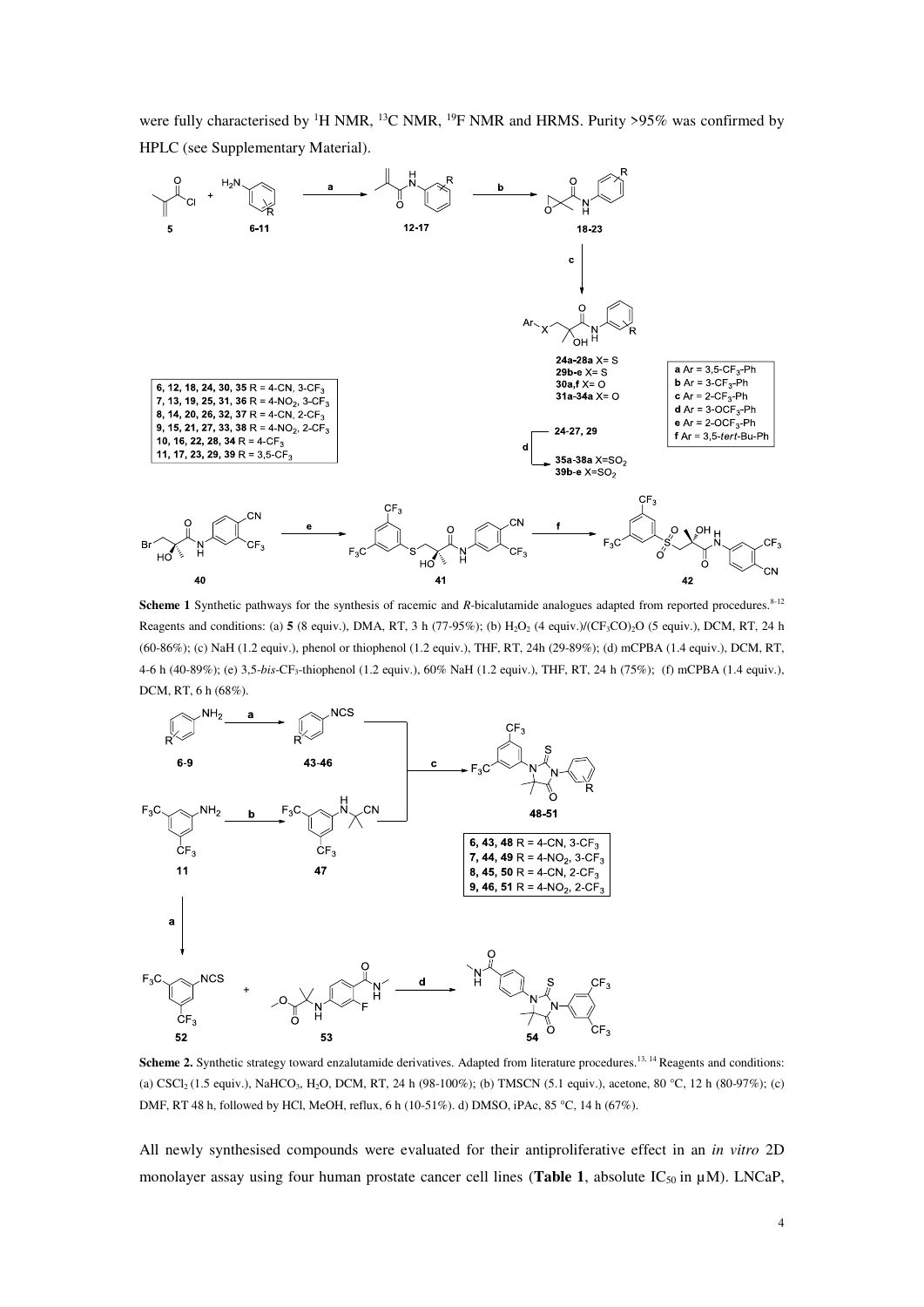VCaP and 22Rv1 cell lines exhibit some androgen sensitivity, whereas DU-145 is hormone-insensitive (Supporting Information, section S.3).

The activity of reference compounds **3** and **4** is consistent with previously reported data.15-17 As recent research studies carried out in our group have shown the lack of significant difference in antiproliferative activity between racemic and *R*-bicalutamide analogues,<sup>18</sup> the major part of our new bicalutamide-derived structures have been prepared as racemic mixtures. Most of the new derivatives performed better than standard bicalutamide, significantly improving its antiproliferative activity up to 60-fold (overall antiproliferative activity in the four cell lines reported as geometric mean). Active inhibitors showed sigmoidal concentration-effect curves with total cell kill at high concentrations (Supplementary data).

|                                   |                   | $Ar \sim N \frac{S}{N}$    |                 |                        |       |                           |              |             |           |
|-----------------------------------|-------------------|----------------------------|-----------------|------------------------|-------|---------------------------|--------------|-------------|-----------|
|                                   |                   |                            |                 |                        |       |                           |              |             |           |
|                                   | <b>Scaffold 1</b> |                            |                 | <b>Scaffold 2</b>      |       |                           |              |             |           |
| Compound                          | <b>Scaffold</b>   | Ar(B ring)                 | X               | $\bf R$<br>(A)         |       | Absolute $IC_{50}(\mu M)$ |              |             |           |
|                                   |                   |                            |                 | ring)                  |       |                           |              |             |           |
|                                   |                   |                            |                 |                        | 22Rv1 | DU-                       | <b>LNCaP</b> | <b>VCaP</b> | Geom.mean |
|                                   |                   |                            |                 |                        |       | 145                       |              |             |           |
| $R.S-$                            | $\mathbf{1}$      | $4-F-Ph$                   | SO <sub>2</sub> | $4-CN, 3-$             | 49.58 | 49.20                     | 45.27        | 68.37       | 52.42     |
| <b>Bicalutamide</b>               |                   |                            |                 | CF <sub>3</sub>        |       |                           |              |             |           |
| $\overline{\mathbf{3}}$<br>$(R -$ | $\mathbf{1}$      | 4-F-Ph                     | SO <sub>2</sub> | $4$ -CN, $3$ -         | 46.25 | 45.41                     | 45.20        | 51.61       | 47.05     |
| <b>Bicalutamide</b> )             |                   |                            |                 | CF <sub>3</sub>        |       |                           |              |             |           |
| 24a                               | $\mathbf{1}$      | $3,5$ - $CF_3$ -Ph         | S               | $4$ -CN, $3$ -         | 1.90  | 2.85                      | 2.34         | 2.73        | 2.43      |
|                                   |                   |                            |                 | CF <sub>3</sub>        |       |                           |              |             |           |
| 25a                               | $\mathbf{1}$      | $3,5 - CF_3 - Ph$          | S               | 4- NO <sub>2</sub> ,   | 1.50  | 2.78                      | 1.50         | 1.53        | 1.76      |
|                                   |                   |                            |                 | $3-CF_3$               |       |                           |              |             |           |
| 26a                               | $\mathbf{1}$      | $3,5$ -CF <sub>3</sub> -Ph | S               | $4$ -CN, $2$ -         | 4.65  | 9.09                      | 7.76         | 6.65        | 6.84      |
|                                   |                   |                            |                 | CF <sub>3</sub>        |       |                           |              |             |           |
| 27a                               | $\mathbf{1}$      | $3,5$ - $CF_3$ -Ph         | S               | $4-NO2$ ,              | 2.29  | 3.38                      | 3.11         | 3.52        | 3.03      |
|                                   |                   |                            |                 | $2-CF_3$               |       |                           |              |             |           |
| 28a                               | $\mathbf{1}$      | $3,5$ -CF <sub>3</sub> -Ph | S               | $4-CF_3$               | 9.75  | 16.39                     | 9.61         | 9.88        | 11.10     |
| 29 <sub>b</sub>                   | $\mathbf{1}$      | $3$ -CF <sub>3</sub> -Ph   | S               | $3,5$ -CF <sub>3</sub> | 9.67  | 10.03                     | 8.75         | 9.86        | 9.56      |
| 29c                               | 1                 | $2$ -CF <sub>3</sub> -Ph   | S               | $3,5$ -CF <sub>3</sub> | 4.37  | 8.66                      | 3.57         | 3.84        | 4.78      |
| 29d                               | 1                 | $3-OCF3-Ph$                | S               | $3,5$ -CF <sub>3</sub> | 6.42  | 9.61                      | 7.76         | 9.29        | 8.17      |
| 29e                               | $\mathbf{1}$      | $2$ -OCF <sub>3</sub> -Ph  | S               | $3,5$ -CF <sub>3</sub> | 2.94  | 6.41                      | 2.91         | 2.90        | 3.55      |
| 30a                               | $\mathbf{1}$      | $3,5$ -CF <sub>3</sub> -Ph | $\Omega$        | $4$ -CN, $3$ -         | 2.64  | 4.70                      | 3.01         | 2.47        | 3.10      |
|                                   |                   |                            |                 | CF <sub>3</sub>        |       |                           |              |             |           |
| 30f                               | $\mathbf{1}$      | $3,5$ - $t$ Bu-Ph          | $\Omega$        | $4$ -CN, $3$ -         | 2.27  | 3.15                      | 2.67         | 2.98        | 2.69      |
|                                   |                   |                            |                 | CF <sub>3</sub>        |       |                           |              |             |           |
| 31a                               | $\mathbf{1}$      | $3,5$ - $CF_3$ - $Ph$      | S               | $4-NO_2$ ,             | 1.09  | 2.90                      | 0.99         | 1.66        | 1.68      |
|                                   |                   |                            |                 | $3-CF_3$               |       |                           |              |             |           |
| 32a                               | $\mathbf{1}$      | $3,5$ -CF <sub>3</sub> -Ph | $\mathbf{O}$    | $4$ -CN, $2$ -         | 4.07  | 8.05                      | 3.56         | 4.77        | 5.11      |
|                                   |                   |                            |                 | CF <sub>3</sub>        |       |                           |              |             |           |
| 33a                               | $\mathbf{1}$      | $3,5$ -CF <sub>3</sub> -Ph | $\overline{O}$  | $4-NO2$                | 16.10 | 11.64                     | 23.98        | 23.73       | 14.18     |
|                                   |                   |                            |                 | $2$ -CF <sub>3</sub>   |       |                           |              |             |           |
| 34a                               | $\mathbf{1}$      | $3,5$ -CF <sub>3</sub> -Ph | $\overline{O}$  | $4-CF3$                | 8.49  | 9.23                      | 3.35         | 4.15        | 5.75      |
| 35a                               | 1                 | $3,5$ -CF <sub>3</sub> -Ph | SO <sub>2</sub> | $4$ -CN, $3$ -         | 3.11  | 5.58                      | 2.86         | 6.21        | 4.19      |
|                                   |                   |                            |                 | CF <sub>3</sub>        |       |                           |              |             |           |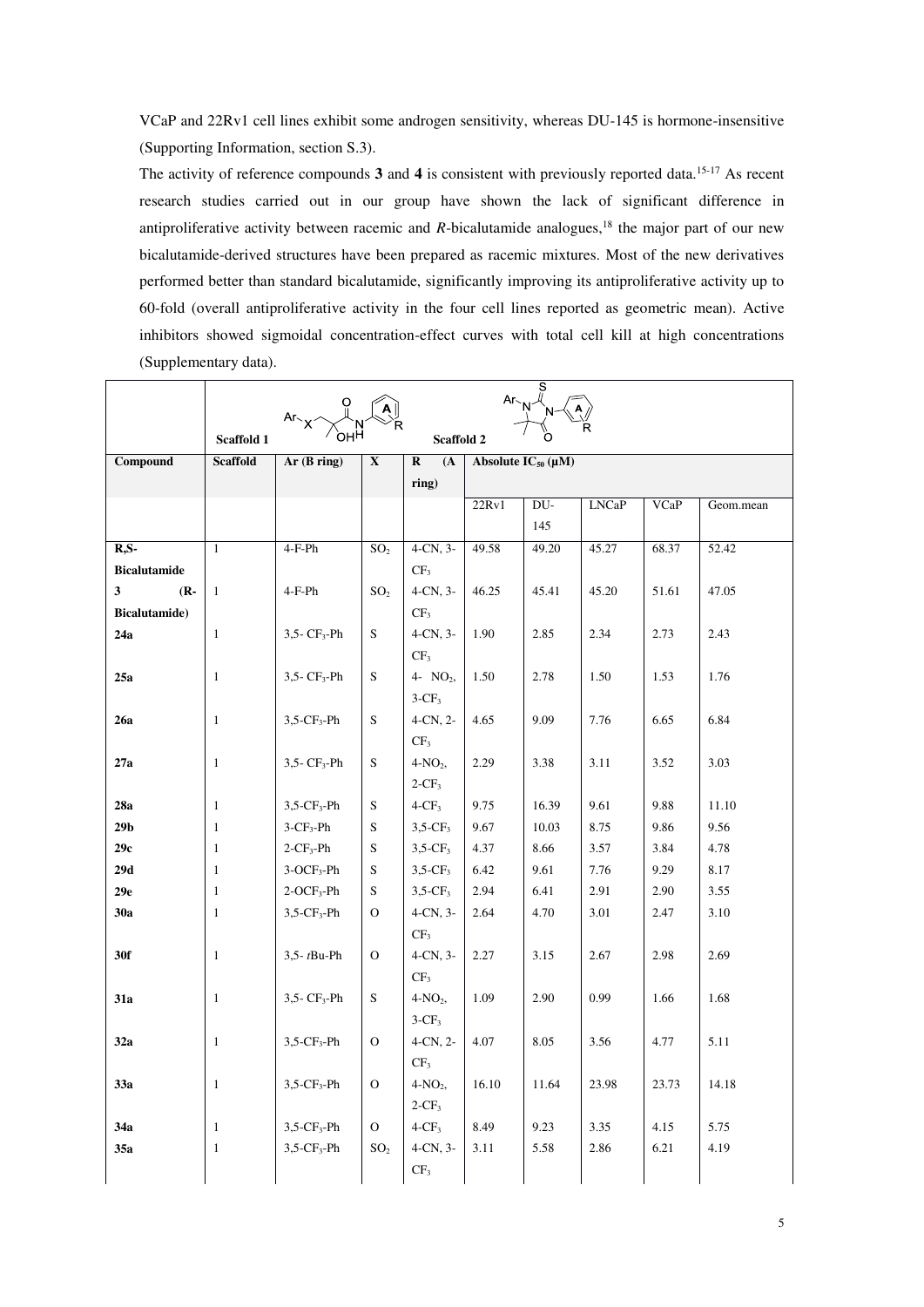| 36a                     | $\mathbf{1}$     | $3,5$ - $CF_3$ -Ph          | SO <sub>2</sub>          | $4-NO2$                | 2.15  | 5.26  | 2.10  | 3.30  | 2.98  |
|-------------------------|------------------|-----------------------------|--------------------------|------------------------|-------|-------|-------|-------|-------|
|                         |                  |                             |                          | $3-CF3$                |       |       |       |       |       |
| 37a                     | $\mathbf{1}$     | $3,5$ -CF <sub>3</sub> -Ph  | SO <sub>2</sub>          | $4$ -CN, $2$ -         | n.d.  | n.d.  | n.d.  | n.d.  | n.d.  |
|                         |                  |                             |                          | CF <sub>3</sub>        |       |       |       |       |       |
| 38a                     | $\mathbf{1}$     | $3,5$ -CF <sub>3</sub> -Ph  | SO <sub>2</sub>          | $4-NO2$                | 2.41  | 3.05  | 3.09  | 7.11  | 3.57  |
|                         |                  |                             |                          | $2-CF3$                |       |       |       |       |       |
| 39b                     | $\mathbf{1}$     | $3$ -CF <sub>3</sub> -Ph    | SO <sub>2</sub>          | $3,5$ -CF <sub>3</sub> | 10.27 | 11.48 | 9.50  | 9.98  | 10.28 |
| 39c                     | $\mathbf{1}$     | $2$ -CF <sub>3</sub> -Ph    | SO <sub>2</sub>          | $3,5$ -CF <sub>3</sub> | 9.45  | 11.02 | 8.51  | 8.55  | 9.33  |
| 39d                     | $\mathbf{1}$     | $3-OCF3-Ph$                 | SO <sub>2</sub>          | $3,5$ -CF <sub>3</sub> | 12.84 | 14.11 | 9.34  | 9.99  | 11.42 |
| 39e                     | $\mathbf{1}$     | $2-OCF3-Ph$                 | SO <sub>2</sub>          | $3,5$ -CF <sub>3</sub> | 8.99  | 12.91 | 8.02  | 9.95  | 9.81  |
| 41                      | $\mathbf{1}$     | $3,5$ - $CF_3$ -Ph          | S                        | $4$ -CN, $3$ -         | 1.13  | 2.66  | 0.79  | 0.84  | 1.19  |
|                         |                  |                             |                          | CF <sub>3</sub>        |       |       |       |       |       |
| 42                      | $\mathbf{1}$     | $3,5$ - CF <sub>3</sub> -Ph | SO <sub>2</sub>          | $4$ -CN, $3$ -         | 2.50  | 6.36  | 1.99  | 4.11  | 3.38  |
|                         |                  |                             |                          | CF <sub>3</sub>        |       |       |       |       |       |
| $\overline{\mathbf{4}}$ | $\overline{2}$   | $3-F.4-$                    | $\overline{\phantom{a}}$ | $4$ -CN, $3$ -         | 31.76 | 32.27 | 11.47 | 53.04 | 28.10 |
| (Enzalutamide)          |                  | CONHMe-Ph                   |                          | CF <sub>3</sub>        |       |       |       |       |       |
| 48                      | $\sqrt{2}$       | $3,5$ - $CF_3$ - $Ph$       | $\overline{\phantom{a}}$ | $4$ -CN, $3$ -         | n.d.  | n.d.  | n.d.  | n.d.  | n.d.  |
|                         |                  |                             |                          | CF <sub>3</sub>        |       |       |       |       |       |
| 49                      | $\overline{2}$   | $3,5$ - $CF_3$ - $Ph$       | $\overline{\phantom{a}}$ | $4-NO2$                | 20.20 | 18.12 | 9.93  | 28.44 | 17.93 |
|                         |                  |                             |                          | $3-CF_3$               |       |       |       |       |       |
| 50                      | $\boldsymbol{2}$ | $3,5 - CF_3 - Ph$           | $\blacksquare$           | $4$ -CN, $2$ -         | n.d.  | n.d.  | n.d.  | n.d.  | n.d.  |
|                         |                  |                             |                          | CF <sub>3</sub>        |       |       |       |       |       |
| 51                      | $\overline{c}$   | $3.5 - CF_3 - Ph$           | $\overline{\phantom{a}}$ | $4-NO2$                | 6.97  | 10    | 4.67  | 18.59 | 8.82  |
|                         |                  |                             |                          | $2-CF_3$               |       |       |       |       |       |
| 54                      | $\boldsymbol{2}$ | $3-F,4-$                    | $\overline{\phantom{a}}$ | $3,5$ -CF <sub>3</sub> | 26.37 | 47.86 | 11.29 | 19.77 | 29.78 |
|                         |                  | CONHMe-Ph                   |                          |                        |       |       |       |       |       |

**Table 1**. Antiproliferative activity for bicalutamide/enzalutamide derivatives. All data are mean values from triplicate experiments.

In the bicalutamide-derived series of analogues (compounds **24-42**), all the newly synthesised compounds performed better than the standards in the antiproliferative assay, with the only exception being **37a**, for which an antiproliferative effect could not be observed due to solubility issues. The presence of a 3,5-*bis*-trifluoromethyl substituent in aromatic ring B seems to strongly affect the antiproliferative activity in all four prostate cancer cell lines, with the best results obtained for **41**, which reaches sub-micromolar IC<sub>50</sub> values in two different cell lines (LNCaP and VCaP, both androgen-sensitive), **31a**, **25a**, **24a**, **36a**, **27a** and **30a**. Replacement of the *bis*-CF3 substituent of **30a** with a bulkier 3,5-di-tert-butyl group (compound 30f) leads to slightly lower IC<sub>50</sub> values, which indicate activity retention. Insertion of a 3,5-*bis*-CF3 substituent in ring A of parent bicalutamide (compounds **29b-e**, **39b-e**), according to our modelling studies, would be associated with a better occupation of the inner portion of the AR ligand binding domain; this modification, combined with optimised substituents for aromatic ring B recently found in our group (unpublished data), is associated with a significant activity improvement in comparison with standard bicalutamide for all the new derivatives prepared.

Due to solubility issues, the effect of the modification of ring B of enzalutamide with a 3,5-*bis*trifluoromethyl group could be assessed only for **49** and **51**: also in this case, this structural change is associated with activity improvement in all four prostate-cancer cell lines, with a particularly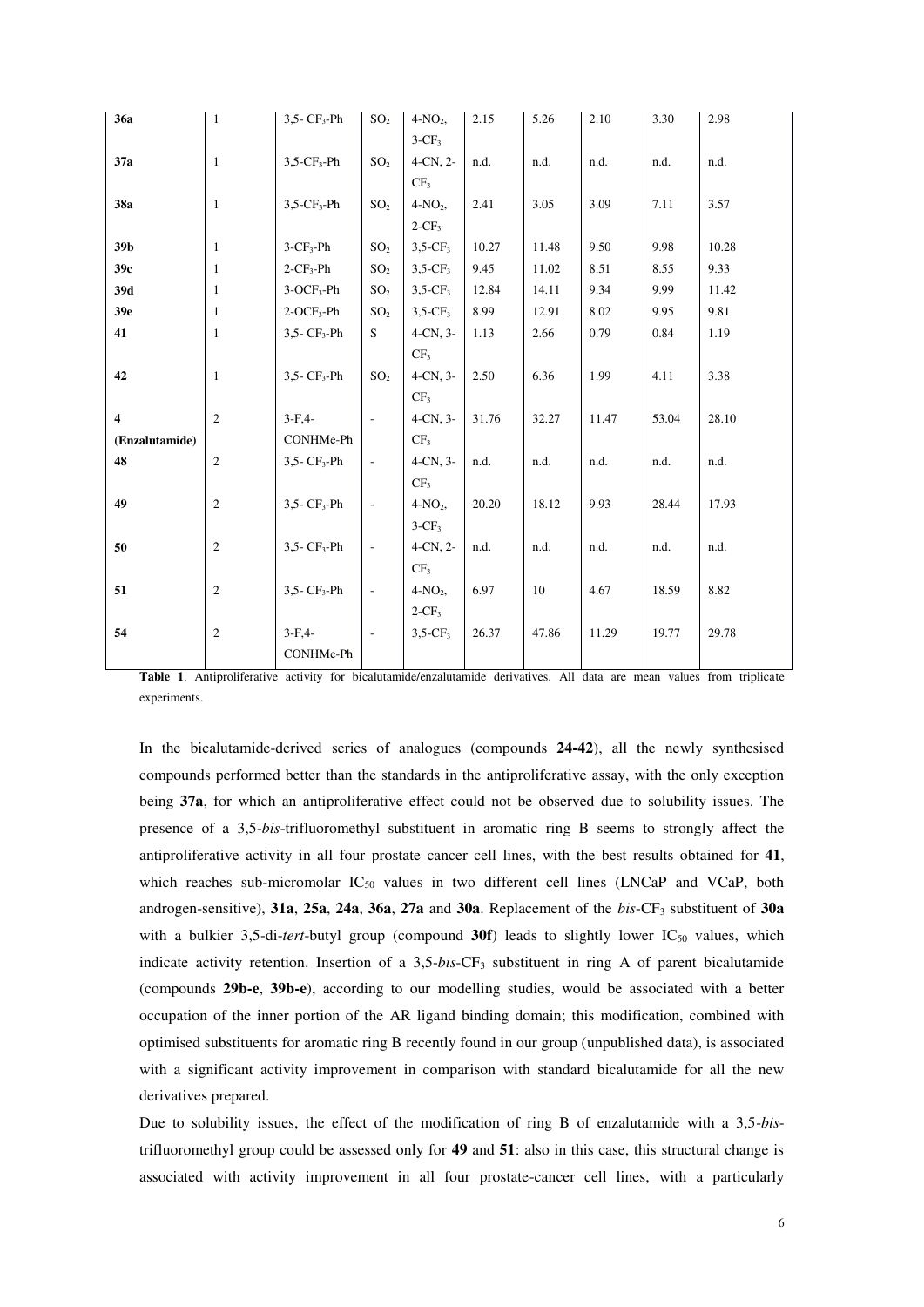significant effect found for **51**. Insertion of this substituent on aromatic ring A of enzalutamide (compound **54**) is associated with activity retention.

Considering the antiproliferative results obtained across the four different cell lines, the new compounds show significant activity also on androgen-insensitive DU-145 cells. Even if the  $IC_{50}$ values obtained for most of the new compounds are higher in this cell line in comparison with the other three, the improved antiproliferative activity suggests the presence of a potential off-target effect, besides the canonical anti-androgen mechanism. Nevertheless, the presence of an off-target can be speculated also for parent bicalutamide, for which the results obtained in our assay further confirm the previously reported lack of selectivity between LNCaP and DU-145 cell lines.<sup>15</sup> Due to this last consideration, and given the marked improvement in antiproliferative activity associated with the new structures, the presence of a potential off-target was not considered a limitation at this stage, while further investigations to assess the molecular mechanism underlying this effect will be the object of future studies.

As representative of the new series of compounds, **25a** and **36a** were evaluated for their antagonist/agonist effect on the AR using the GeneBLAzer® Betalactamase reporter technology for Nuclear receptors (NRs), to assess whether the antiproliferative activity found is correlated with any interference with the AR function.<sup>19</sup> Both compounds were found to be full antagonists of the androgen receptor in a single concentration antagonism experiment (10µM concentration, antagonistic effect > 80%), reducing the receptor activation induced by the standard agonist R1881.<sup>20,21</sup> A 10-concentration antagonism assay showed that  $25a$  possess an antagonistic  $IC_{50}$  in the same range of  $(R)$ -bicalutamide and enzalutamide (**Table 2**). The IC<sub>50</sub> value found for  $(R)$ -bicalutamide is comparable with previously reported values in similar assays.22,23

| Compound     | Antagonistic effect $(\%)^*$ | $IC_{50} (\mu M)^{**}$ | Agonistic effect $(\%)^{***}$ |
|--------------|------------------------------|------------------------|-------------------------------|
| $3(R-Bic.)$  | 83                           | 0.490                  |                               |
| $4$ (Enzal.) | 95                           | 0.361                  | N.E.                          |
| 25a          | 90                           | 0.710                  |                               |
| <b>36a</b>   | 93                           | 3.1                    |                               |

**Table 2:** AR antagonist/agonist assay results. \* Compounds were considered full antagonist if at a single concentration of 10µM the reduction of receptor activation by R1881 was greater than 80%; \*\* Compounds tested at 10 different concentrations; \*\*\* Compound at 10 µM concentration in absence of R1881 was used.

Despite the fact that **36a** shows a significantly improved antiproliferative effect, its action as AR antagonist seems to be reduced in terms of inhibitory  $IC_{50}$  in comparison with standard bicalutamide, thus indicating the presence of other aspects that contribute to its anti-prostate cancer properties, as already observed from the antiproliferative data. As a further confirmation of this potential off-target effect, additional *in vitro* studies on **36a** and **41**, our most active new analogue, were performed in order to evaluate their general cytotoxicity in comparison with **3**, along with their metabolic stability (**Table 3**).

| Compound | Metabolic stability <sup>a</sup> |             | MTT assay <sup>b</sup> | Antiproliferative results <sup>c</sup> |  |
|----------|----------------------------------|-------------|------------------------|----------------------------------------|--|
|          | $t_{1/2}$ (min)                  | $MEC (µM)*$ | $AC_{50}(\mu M)^{**}$  | $IC_{50}(\mu M)$                       |  |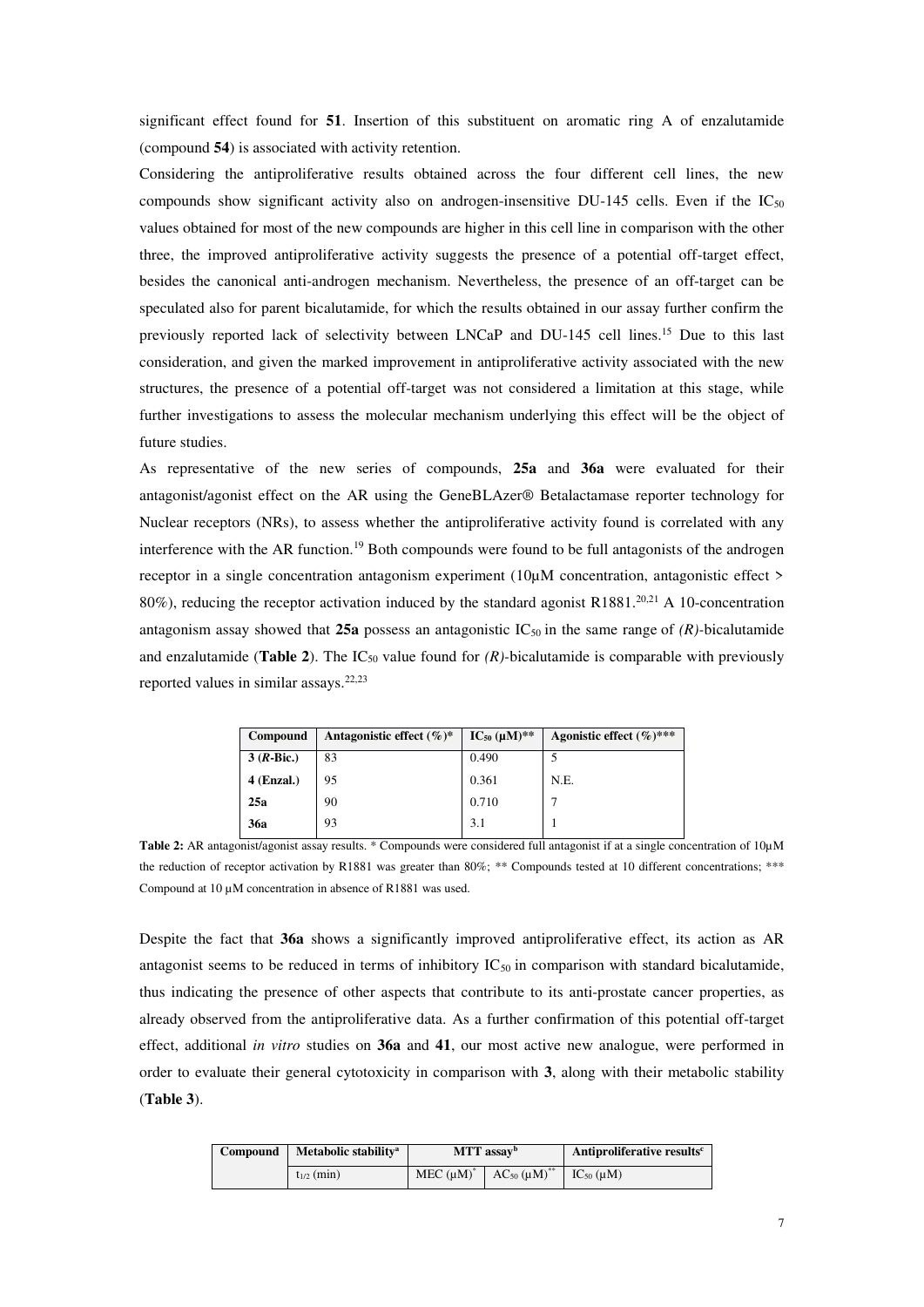| $\overline{3}$ (R-bical) | 214  | 19.2           | 54.3 | 47.05 |
|--------------------------|------|----------------|------|-------|
| <b>36a</b>               | 567  | $\sim$<br>5.0  | 9.01 | 2.98  |
| 41                       | 6.49 | $\cap$<br>1.44 | 2.35 | 1.19  |

Table 3: Metabolic stability and cytotoxicity assay results for selected compounds. <sup>a</sup>t<sub>1/2</sub> calculated in human liver microsomes; compounds metabolically stable with no loss of parent detected for the duration of the assay. b MTT assay; compounds have been tested at 8 different concentrations. \* MEC: minimum effective concentration that significantly crosses vehicle control threshold; \*\* AC50: concentration at which 50% of maximum effect is observed. <sup>c</sup>Antiproliferative assay results are expressed in terms of geometric mean of the four different cell lines.

The MTT cell viability assay was performed in a human hepatocarcinoma (HepG2) cell line, as a means to measure the effect of **36a** and **41** on cell proliferation and other events that eventually lead to cell death.<sup>24</sup> Data are reported as minimum effective concentration (MEC) related to a vehicle control (DMSO) and AC50. The tested compounds showed a concentration-dependent decrease in formazan production across the range studied (data not shown), indicating a decrease in cell viability associated with some growth inhibitory and toxic effects. Compared with control *(R)-*bicalutamide **3**, **36a** and **41** are characterized by a higher cytotoxicity, which at least partially correlates with the results obtained in the antiproliferative assay. These results might further indicate that the newly prepared analogues, besides the canonical AR antagonistic activity, possess an extra effect, which positively contributes to their antiproliferative action. The presence of the new bis- $CF_3$  substituent in aromatic ring B seems to increase the metabolic stability of the bicalutamide scaffold, as suggested by the  $t_{1/2}$  found for **36a**, which is 2.6 fold higher than the value found for **3**. The presence of the thioether group, which likely undergoes rapid oxidation to sulfoxide or sulfone, is the most probable cause of the short half-life of **41**, the most active new derivative found in the antiproliferative assay, thus making the sulfide scaffold an unsuitable candidate for further development.

Due to the promising results obtained in the antiproliferative assay, different *in vitro* properties were evaluated for selected new derivatives (sulfone, ether or thiohydantoin analogues), in order to aid the identification of pre-clinical candidates. In particular, metabolic stability  $(t_{1/2})$ , plasma protein binding and cardiotoxicity were considered (**Table 4**).

| Compound    | Metabolic stability <sup>a</sup> | PPB <sup>b</sup> | Cardiotoxicity <sup>c</sup>   |
|-------------|----------------------------------|------------------|-------------------------------|
|             | $t_{1/2}$ (min)                  | $%$ bound        | $%$ hERG inhib. At 25 $\mu$ M |
| 3 (R-bical) | 214                              | $96^{24}$        | n.d.                          |
| 30a         | 1930                             | 94.7             | 7.64                          |
| 39e         | 290                              | 78.3             | 13.4                          |
| 42          | Metabolically stable             | 99.9             | 29.3                          |
| 51          | 71.5                             | 99.9             | 9.44                          |

**Table 4:** Metabolic stability, plasma protein binding and cardiotoxicity assay results for selected compounds. <sup>a</sup>t<sub>1/2</sub> calculated in human liver microsomes; compounds metabolically stable with no loss of parent detected for the duration of the assay. b Plasma protein binding assay; results are expressed in terms of mean % bound from duplicate experiments. Cardiotoxicity expressed in terms of % hERG inhibition at 25 µM compound concentration.

Except for **51**, the compounds analysed are characterised by an increased metabolic stability in comparison with standard bicalutamide. The tested analogues share a high affinity for human serum albumin, with values similar to the ones of R-bicalutamide found for all except **39e**. Finally, none of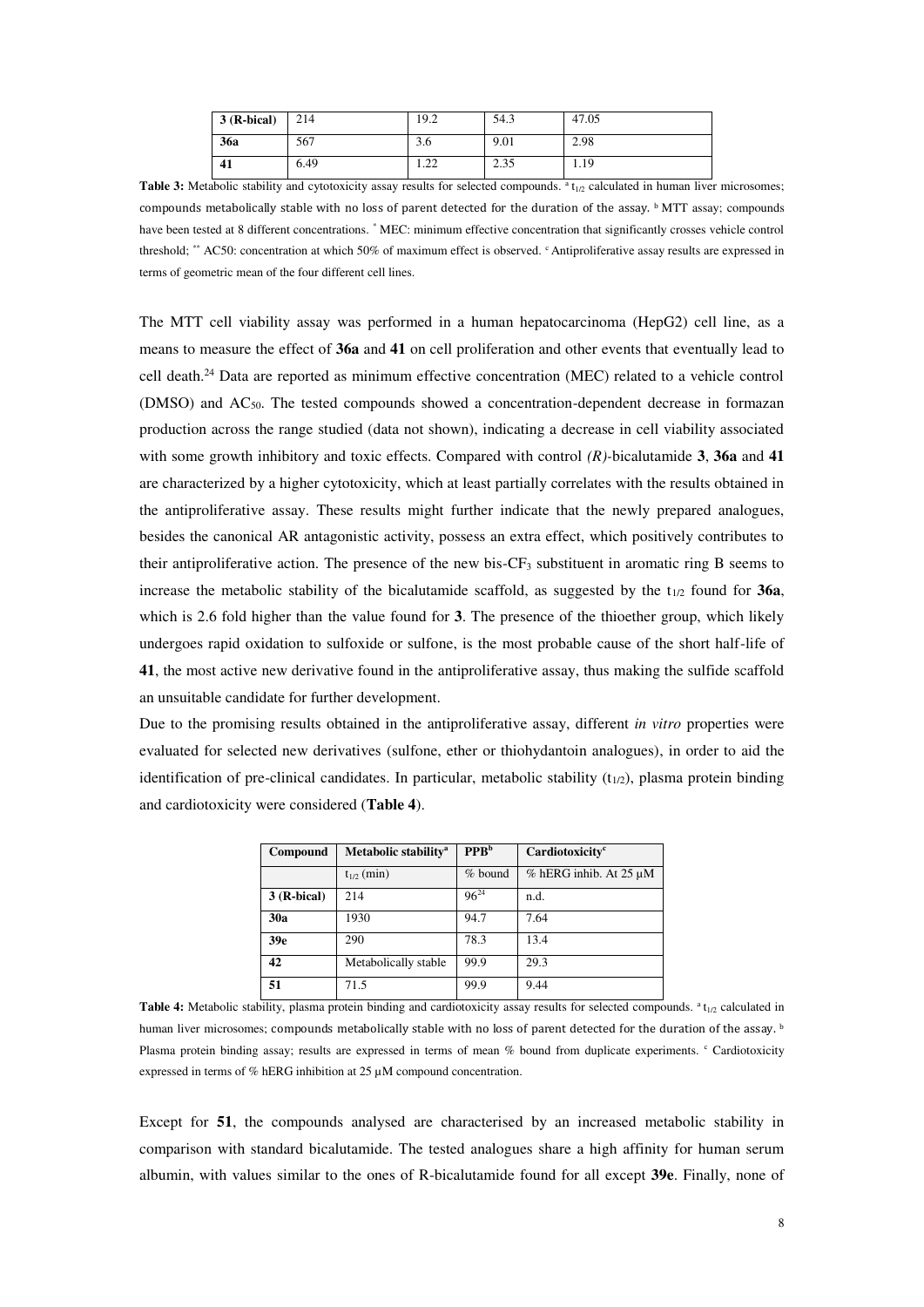the compounds analysed showed any significant cardiotoxic effect (no  $IC_{50}$  could be evaluated). As a combination of its *in vitro* properties and antiproliferative profile in the four prostate-cancer cell lines, **42** has been chosen as pre-clinical candidate for the treatment of prostate cancer and will be evaluated in 22Rv1 prostate cancer mice models. In particular, **42** is one of the most active compounds identified in the antiproliferative assay, with an  $IC_{50}$  of 1.99  $\mu$ M in the LNCaP cell-lines, the most active among the new sulfone derivatives. Being a sulfone this compound is also associated with the highest metabolic stability observed, and its plasma protein binding is highly similar to parent *R*-bicalutamide. In summary, a novel series of anti-prostate cancer compounds bearing a 3,5-*bis*-trifluoromethylphenyl group have been identified through a rational approach. Most of the new structures showed a significant improvement in antiproliferative activity in comparison with the parent compounds against four different prostate cancer cell lines. Full AR antagonistic behaviour has been demonstrated for selected new structures and a pre-clinical candidate has been identified and is now undergoing further exploration. The biological data obtained so far suggests that the new compounds, besides their AR antagonist activity, might possess an off-target effect, which positively contributes to their anti-prostate cancer properties. The evaluation of the molecular basis of this extra effect will be the focus of future investigations.

#### **Acknowledgements**

The authors would like to thank Oncotest (Freiburg, Germany) for provision of human prostate cancer cell line testing as an outsourced service. The AR binding assays were carried out by Invitrogen (location), and Cyprotex (U.K.) were responsible for performing the metabolic stability, HepG2 cytotoxicity and cardiotoxicity assays as an outsourced service. Mr Derek Angus is warmly acknowledged for many valuable comments on the ADME section of the manuscript. The Welsh Government is acknowledged for funding (A4B-Academic Expertise for Business grant), in collaboration with Catylix, Inc (Burbank, CA, USA) as industrial advisers to the project).

#### **References**

- 1. [www.cancerresearchuk.gov](http://www.cancerresearchuk.gov/) (accessed April 8, 2016).
- 2. Ferlay, J.; Shin, H.-R.; Bray, F.; Forman, D.; Mathers, C.; Parkin, D. M. Int. J. Cancer. 2010, 127, 2893-2917.
- 3. Bassetto, M.; Ferla, S.; Pertusati, F. Future Med. Chem. 2015, 7, 527-546.
- 4. Gomaa, M. S.; Brancale, A.; Simons, C. J. Steroid Biochem. Mol. Biol. 2007, 104, 53−60.
- 5. Madauss, K.P.; Grygielko, E.T.; Deng, S.J.; Sulpizio, A.C.; Stanley, T.B.; Wu, C.; Short, S.A.; Thompson, S.K.; Stewart, E.L.; Laping, N.J.; Williams, S.P.; Bray, J.D. Mol.Endocrinol. 2007, 21, 1066-1081.
- 6. Korb, O.; Stützle, T.; Exner, T.E. Swarm Intell. 2007, 1, 115-134.
- 7. Bohl, C.E.; Gao, W.; Miller, D.D.; Bell, C.E.; Dalton, J.T. Proc. Natl. Acad. Sci. Usa. 2005, 102, 6201-6206.
- 8. James, K.D.; Ekwuribe, N.N. Synthesis. 2002, 7, 850-852.